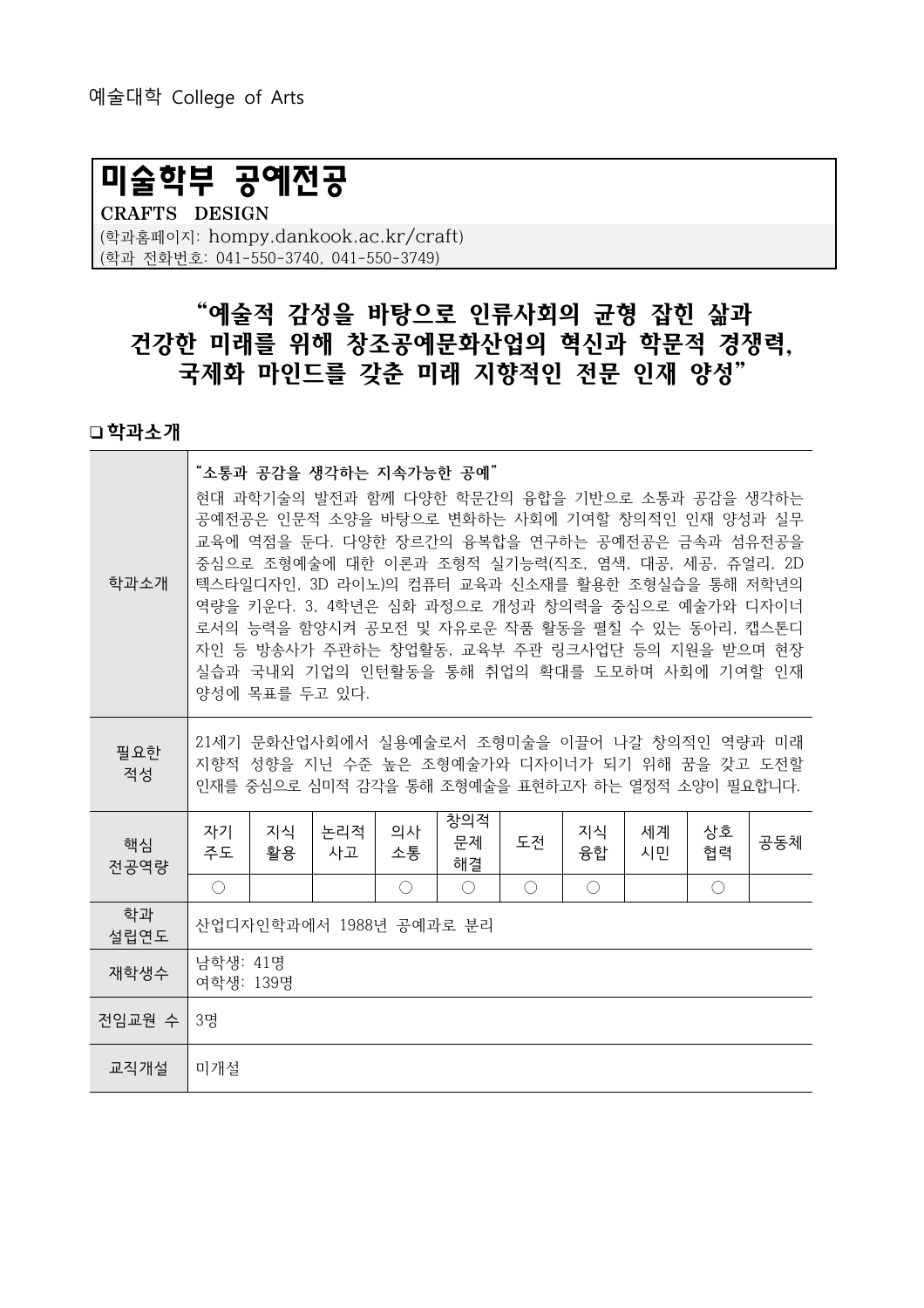#### 교육과정

| 1학년 | - 금속표현기법, 섬유재료와표현, 현대미술사, 2D텍스타일디자인, 3D렌더링디자인                                |
|-----|------------------------------------------------------------------------------|
| 2학년 | 직조기법, 염색기법, 장식조형과3D디자인, 텍스타일CAD, 섬유소재연구, 기초금속조형,<br>캡스톤디자인1.                 |
| 3학년 | 핸드우븐텍스타일, 인체와장식, 섬유제품디자인, 전통과현대의융합&인터렉티브디자인,<br>캡스톤디자인1, 진로전공세미나, 염색조형, 직조조형 |
| 4학년 | 직조조형디자인,브랜드아이덴티티연구,졸업작품연구,아트패브릭스튜디오,염색조형디자인,<br>캡스톤디자인1.                     |

### □학과 내 학생활동(특별프로그램, 동아리, 스터디모임, 자치활동, 캠프, 학술발표회 등)

| 주) DKAD | 공예제품연구, 판매 및 문화전시기획을 위한 전공내 주식회사운영      |
|---------|-----------------------------------------|
|         | 동아리(땀땀)   작업 및 전시활동 중심의 과동아리로, 학기 1회 전시 |
|         | 인턴프로그램   해외인턴프로그램 진행 및 기업현장실습 진행        |

### 졸업 후 진로

| 사회진출 분야 | 학자(교수)나 조형예술가로서 조형미술에 대한 심도 깊은 연구를 위해 대학원<br>(석사, 박사)에 진학하거나, 섬유디자인/쥬얼리디자인 등 신변장식과 리빙<br>생활디자인 분야로 가구디자인/조명디자인/텍스타일디자인/침장류/팬시제품/<br>실내소품 등 주거공간장식을 연출할 수 있는 디자이너로 활동할 수 있으며,<br>3D프린팅 산업디자인분야와 섬유산업체, 팬시산업, 자동차산업과 영화, 방송<br>분야와 미술관, 갤러리, 아트샵 등 다양한 분야에 진출할                                                                                                                                                                                                                                                                                                                                               |
|---------|------------------------------------------------------------------------------------------------------------------------------------------------------------------------------------------------------------------------------------------------------------------------------------------------------------------------------------------------------------------------------------------------------------------------------------------------------------------------------------------------------------------------------------------------------------------------------------------------------------|
| 자랑스런 동문 | • 조순길 (1986년 졸업) 국립군산대 산업디자인학과 교수<br>• 강화영 (1994년 졸업) 단국대 공예과 교수<br>• 나윤섭 (1995년 졸업) 대전보건대 귀금속보석과 교수<br>• 백한승 (1995년 졸업) 단국대학교 공예과 교수<br>• 김민성 (1998년 졸업) 백석대학교 시각디자인과 교수<br>• 손다옥 (2005년 졸업) 강동대학교 리빙쥬얼리디자인과 강의전임교수<br>• 최민경 (2010년 졸업) 사회적기업 대표 및 단국대, 백석대 강사<br>• 김도형 (2010년 졸업) 금속,가죽 공방운영<br>• 허수정 (2011년 졸업) 강동대학교 리빙쥬얼리디자인과 겸임교수<br>• 임혜원 (2012년 졸업) 현대백화점그룹 한섬 디자이너<br>• 백지혜 (2013년 졸업) 이랜드그룹 디자이너<br>• 김선하 (2014년 졸업) 이랜드그룹 디자이너<br>• 이길호 (2015년 졸업) 이랜드그룹 디자이너<br>• 성동원 (2015년 졸업) 이브자리 디자이너<br>• 이하림 (2016년 졸업) 현대자동차 CMF팀 디자이너<br>• 장시은 (2016년 졸업) KCDF공예문화진흥원<br>• 전소영 (2017년 졸업) 코끼리별꽃 창단 멤버 |

### 취득 가능 자격증

컬러리스트(한국산업인력공단), 업사이클링(민간자격), 문화예술사(한국문화예술교육진흥원), 컴퓨터그래픽디자인 관련 자격증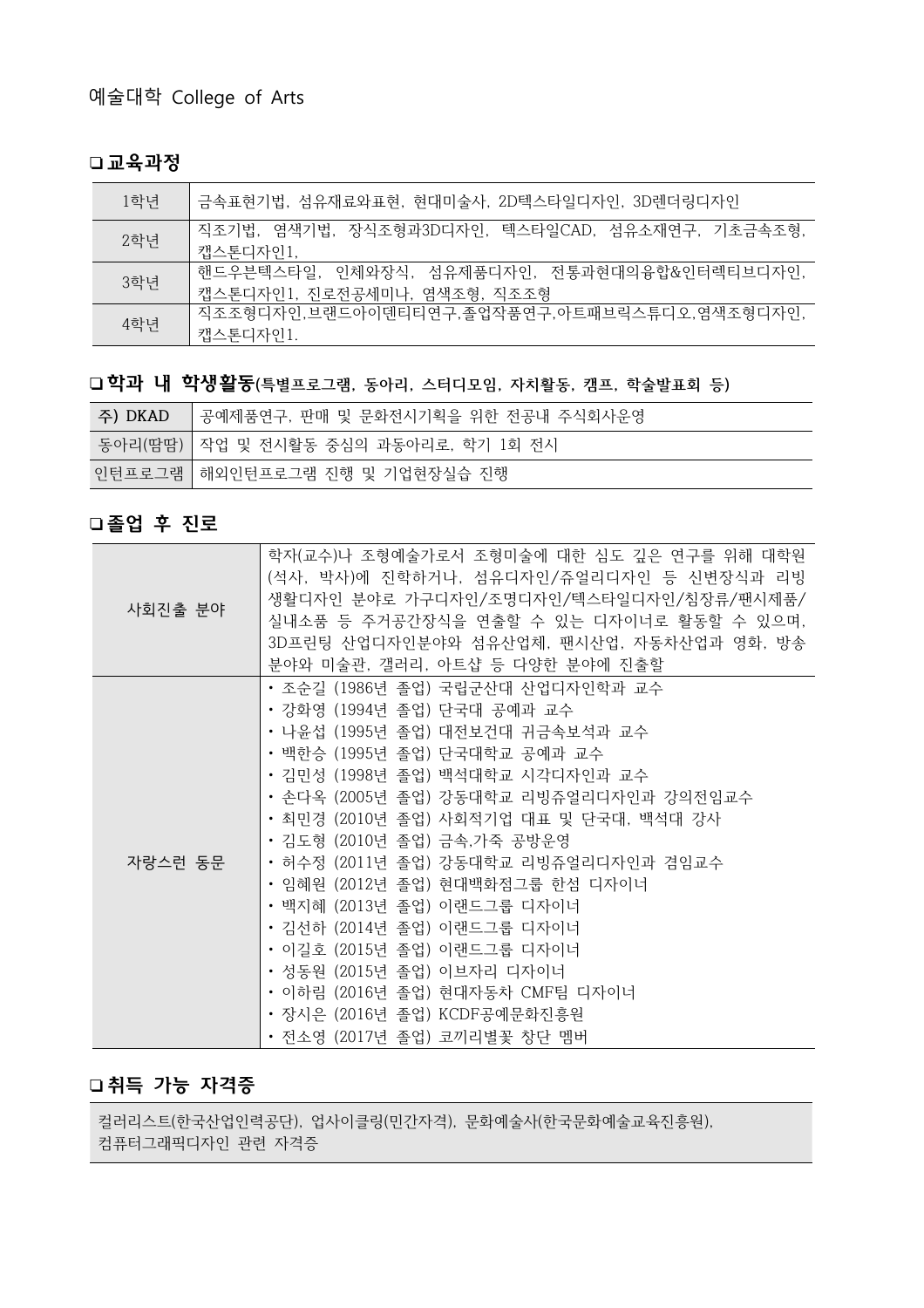| 교수님 한 말씀!! | 단국대학교는 다양한 장르의 예술과 문화가 자리 잡고 있는 70년의 전통을<br>자랑하는 학교입니다. 깊은 역사와 유서를 학생들과 공유하며 훌륭한 인성<br>교육을 통해 글로벌대학으로 성장하였습니다. 이와 함께 공예전공에서는 미술과<br>문화 전반에 대한 관심과 열정, 그리고 창의적인 사고와 숙련된 표현력을 중심<br>으로 개인의 개성을 살리며 서로의 문화를 공유하는 교육의 장으로 학생들의<br>만족도가 높은 전공입니다. 장학제도와 함께 학생들을 위한 창의적 프로그램들을<br>개발하고 온라인 강좌들을 개설하여 어디서나 지식의 공유를 할 수 있도록<br>다양한 수업을 진행하기 위해 노력하고 있습니다.<br>특히 졸업 후 학자(교수)나 조형예술가로서 심도 깊은 연구를 위해 대학원(석사,<br>박사)에 진학하여 연구원으로 활발한 활동을 하고 있으며, 패션/쥬얼리의<br>신변장식디자인과 가구/조명/텍스타일/인테리어 등 주거공간을 연출하는 디자<br>이너로 활동할 수 있습니다.<br>이러한 활동과 함께 금속. 섬유산업체, 팬시산업, 자동차디자인소재산업, 방송<br>문화산업, 갤러리등 다양한 산업 분야에 진출하여 활동하고 있습니다. |
|------------|----------------------------------------------------------------------------------------------------------------------------------------------------------------------------------------------------------------------------------------------------------------------------------------------------------------------------------------------------------------------------------------------------------------------------------------------------------------------------------------------------------------------------------------------------------------------------------------------------|
| 선배님 한 말씀!! | 단국대학교 공예 전공은 섬유와 금속전공으로 창의적인 사고와 숙련된 표현력을<br>중심으로 개인의 개성을 살려 임하는 것이 중요하며, 미술과 문화 전반에 대한<br>관심과 심미적 감각을 통해 조형예술을 표현하고자 하는 열정적 소양이 필요합<br>니다. 특히 공예전공은 선후배간의 활발한 의사소통으로 단합이 좋으며 과동아<br>리가 있어 작업에 대한 정보 공유나 작품 활동에 큰 도움이 됩니다. 활발한<br>대외활동의 기회와 링크사업단을 통한 공예의 상품화로 실질적인 소비시장을<br>경험할 수 있습니다.                                                                                                                                                                                                                                                                                                           |
| 추천도서       | • 공예란무엇인가 / 하워드리사티 / 미진사<br>• 공예문화 / 야나기무네요시 / 신구문화사<br>• 윌리엄모리스 평전 / 박홍규 / 개마고원<br>• 공예 디자인 혁신을 위한 융학접 사고 / 김종선 / 태학원                                                                                                                                                                                                                                                                                                                                                                                                                                                                             |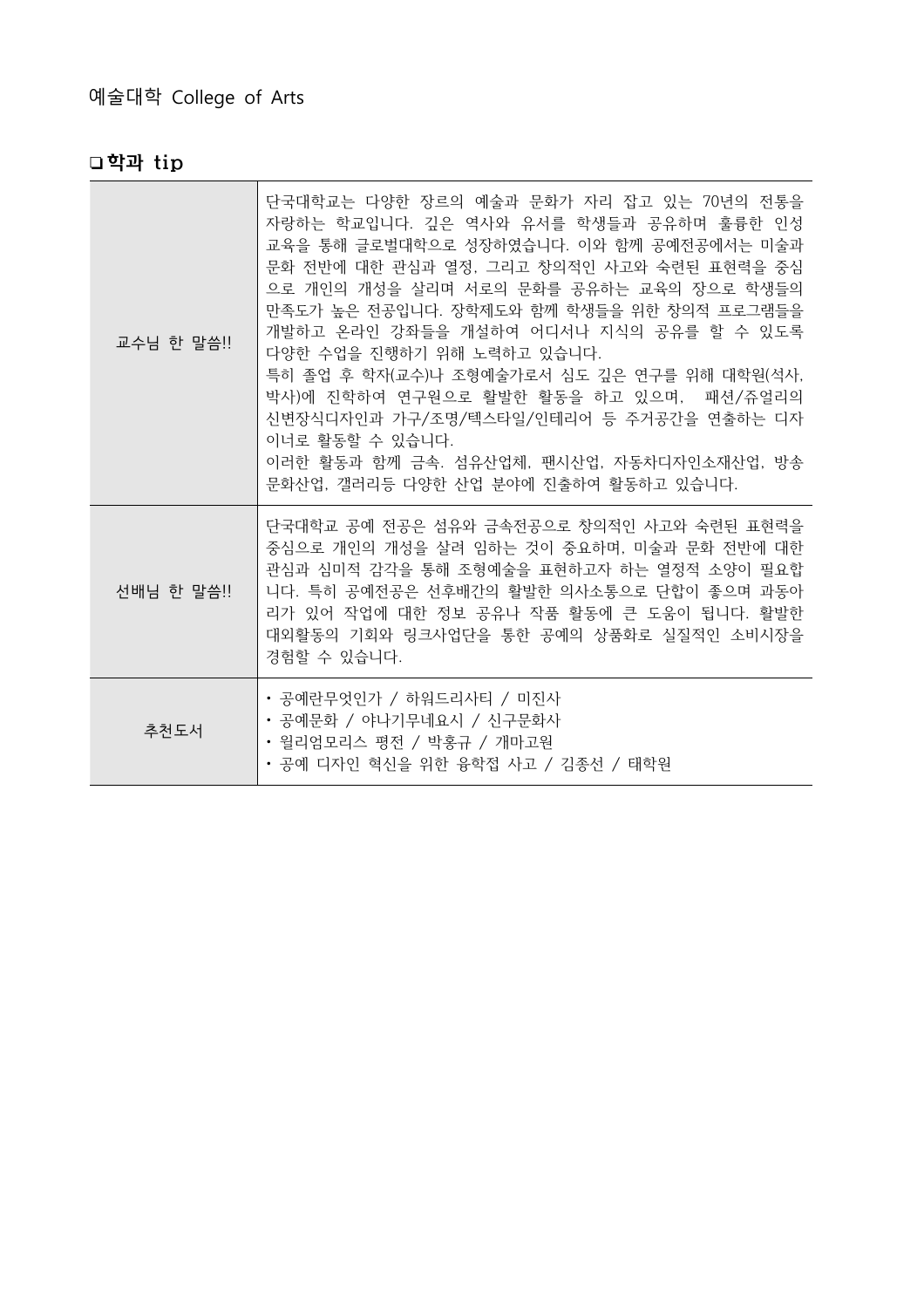# 미술학부 동양화전공

DEPARTMENT OF ORIENTAL PAINTING

(학과 홈페이지: http://cms.dankook.ac.kr/web/oriental )

(학과 전화번호: 041-550-3730 )

# "동양적 사고와 사상을 통한 개성과 창의력"

#### 학과소개

| 학과소개       | 동양화전공에서는 조형적 표현의 전반에 대한 다각적인 관찰과 체험교육을 통하여 분석과<br>응용력을 증진시키고 개성적이고 창의적인 능력을 개발하는 데 역점을 두고 있습니다. 특히<br>서구의 조형예술에 대한 무비판적 수용으로 우리 고유의 조형감각을 잃어버리게 될 위험이<br>상존하는 현대 미술교육에 있어서 체계적이고 단계적으로 새로운 재료를 통해 전통성을<br>추구할 수 있도록 하고 있습니다. 또한 세계화시대에 걸맞게 여러 분야의 새로운 장르를<br>소화할 수 있도록 판화, 영상분야의 창작실기를 가르치는 등 체계적이고 단계적인 교과과정이<br>구비되어 있습니다.<br>아울러 동양적 사고와 사상을 통해 전문가로서 갖추어야 할 교양과 인격을 배양하도록<br>하며 실기과정에서는 각자의 개성에 어울리는 창의력 개발을 위해 여러 교과과정을 두어<br>조형적 표현의 전반에 대한 다각적인 관찰과 체험으로 응용력을 증진시키는 데 힘쓰고<br>있습니다. |          |           |          |                 |    |            |          |          |     |
|------------|-------------------------------------------------------------------------------------------------------------------------------------------------------------------------------------------------------------------------------------------------------------------------------------------------------------------------------------------------------------------------------------------------------------------------------------------------------------------------------------------|----------|-----------|----------|-----------------|----|------------|----------|----------|-----|
| 필요한<br>적성  | 의욕적인 창작욕구와 함께 적극적인 탐구자세, 강한 인내력이 필요합니다. 또한 동양화에<br>많은 관심을 가지고 있으며 이를 현대적 감각으로 승화, 발전시킬 수 있는 능력과 의지를<br>가져야 합니다. 따라서 탄탄한 기초 실기능력이 바탕이 되어야 하며 미술이론을 위한<br>이론적 수학능력과 뛰어난 조형감각을 가지고 끊임없이 노력해야 합니다.                                                                                                                                                                                                                                                                                            |          |           |          |                 |    |            |          |          |     |
| 핵심<br>전공역량 | 자기<br>주도                                                                                                                                                                                                                                                                                                                                                                                                                                                                                  | 지식<br>활용 | 논리적<br>사고 | 의사<br>소통 | 창의적<br>문제<br>해결 | 도전 | 지식<br>융합   | 세계<br>시민 | 상호<br>협력 | 공동체 |
|            | $\bigcirc$                                                                                                                                                                                                                                                                                                                                                                                                                                                                                |          |           | ◯        | $\bigcirc$      | ◯  | $\bigcirc$ |          | ◯        |     |
| 학과<br>설립연도 | 1984년도.                                                                                                                                                                                                                                                                                                                                                                                                                                                                                   |          |           |          |                 |    |            |          |          |     |
| 재학생수       | 남 : 15명<br>여 : 125명                                                                                                                                                                                                                                                                                                                                                                                                                                                                       |          |           |          |                 |    |            |          |          |     |
| 전임교원 수     | 4명                                                                                                                                                                                                                                                                                                                                                                                                                                                                                        |          |           |          |                 |    |            |          |          |     |
| 교직개설       | 미개설                                                                                                                                                                                                                                                                                                                                                                                                                                                                                       |          |           |          |                 |    |            |          |          |     |

| 1학년 | 기초선묘연구, 재료연구실기, 전통회화실기1, 서예와전각, 조형실기, 동양화기초1·2       |
|-----|------------------------------------------------------|
| 2학년 | 기초채색화, 동양화실기1·2, 문인화1·2, 서묘연구, 인체실기(수묵), 한국미술사, 채색화1 |
| 3학년 | 미술평론, 미학, 수묵화1·2, 채색화2·3, 특수실기, 동양회화사                |
| 4학년 | 동양화기법1·2, 동양화론1·2, 수묵화3·4, 채색화4                      |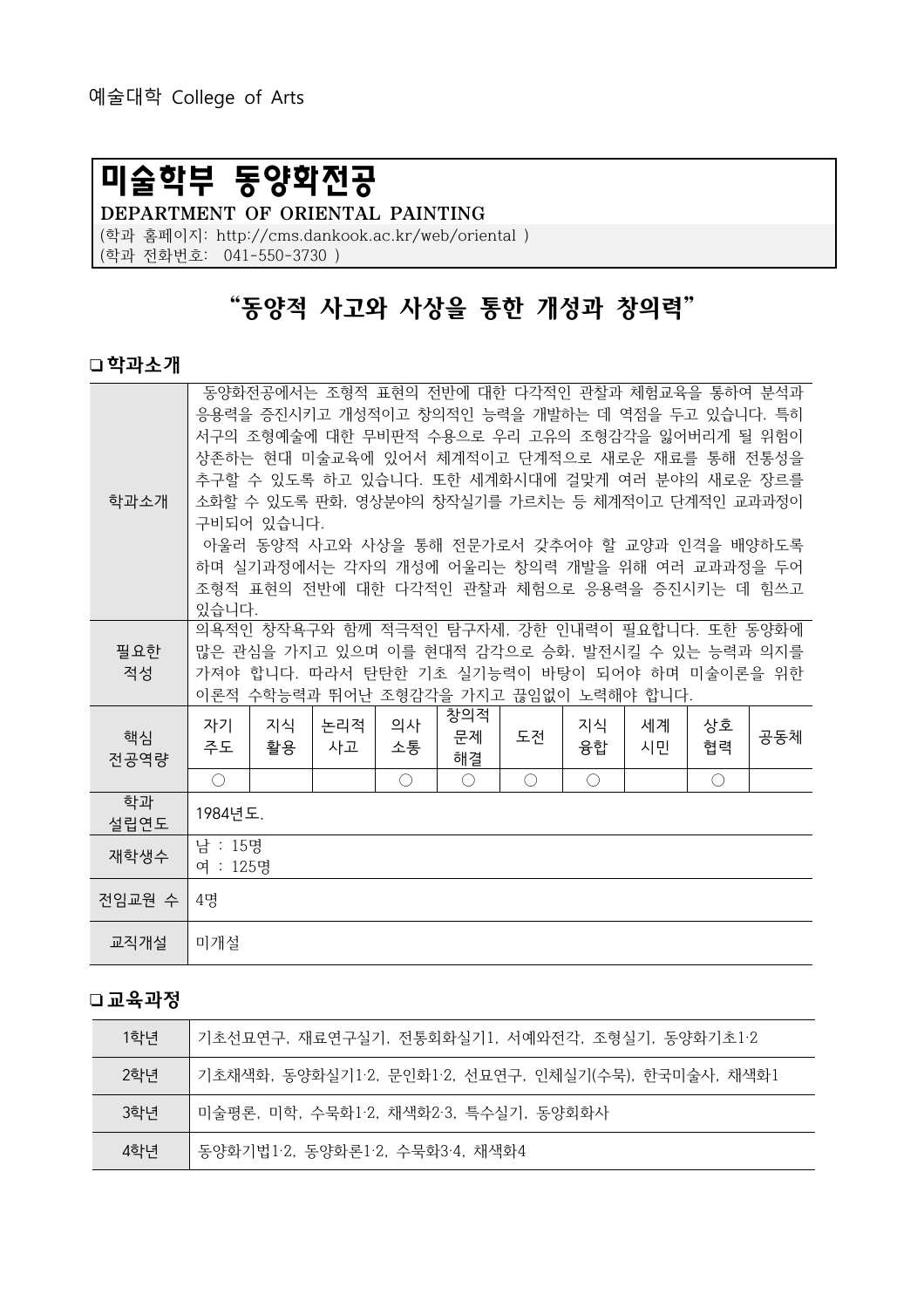| 젊은나무 | 드로잉에 관심있는 학생들이 모여 드로잉 수업을 하고 작품을 전시함.        |
|------|----------------------------------------------|
| 사행견  | 작품전시를 통해 디스플레이 능력과 작품전시 전반의 흐름을 파악할 수 있는 모임. |
| 단묵회  | 작품전시를 통해 학생들의 창의적인 창작능력 향상을 도모함.             |
| 과제전  | 한 학기동안 했던 과제물을 전시함으로써 성취감을 느낄 수 있음.          |

□학과 내 학생활동(특별프로그램, 동아리, 스터디모임, 자치활동, 캠프, 학술발표회 등)

### 졸업 후 진로

| 사회진출 분야 | 교사/ 교수/ 미술관 큐레이터/ 미술 평론가,디렉터/ 박물관의학예사                     |  |  |  |  |  |  |
|---------|-----------------------------------------------------------|--|--|--|--|--|--|
| 자랑스런 동문 | • 오순이 (1990년 졸업) 단국대 교수<br>• 최승철 (2004년 졸업) 작가, 일러스트작가 육성 |  |  |  |  |  |  |

### 취득 가능 자격증

문화예술교육사 2급(문화예술교육원), 평생교육사 2급,3급(국가평생교육진흥원)

| 교수님 한 말씀!! | 동양화전공 회화에 대한 특수성과 전문성을 기를 수 있는 학생 지도.             |
|------------|---------------------------------------------------|
| 선배님 한 말씀!! | '체계적이고 단계적인 동양화 이론 및 실기공부를 할 수 있는 배움의 장!          |
| 추천도서       | • 동양미술사 / 이미림 / 미진사<br>• 동양과서양, 그리고 미학 / 장파 / 푸른숲 |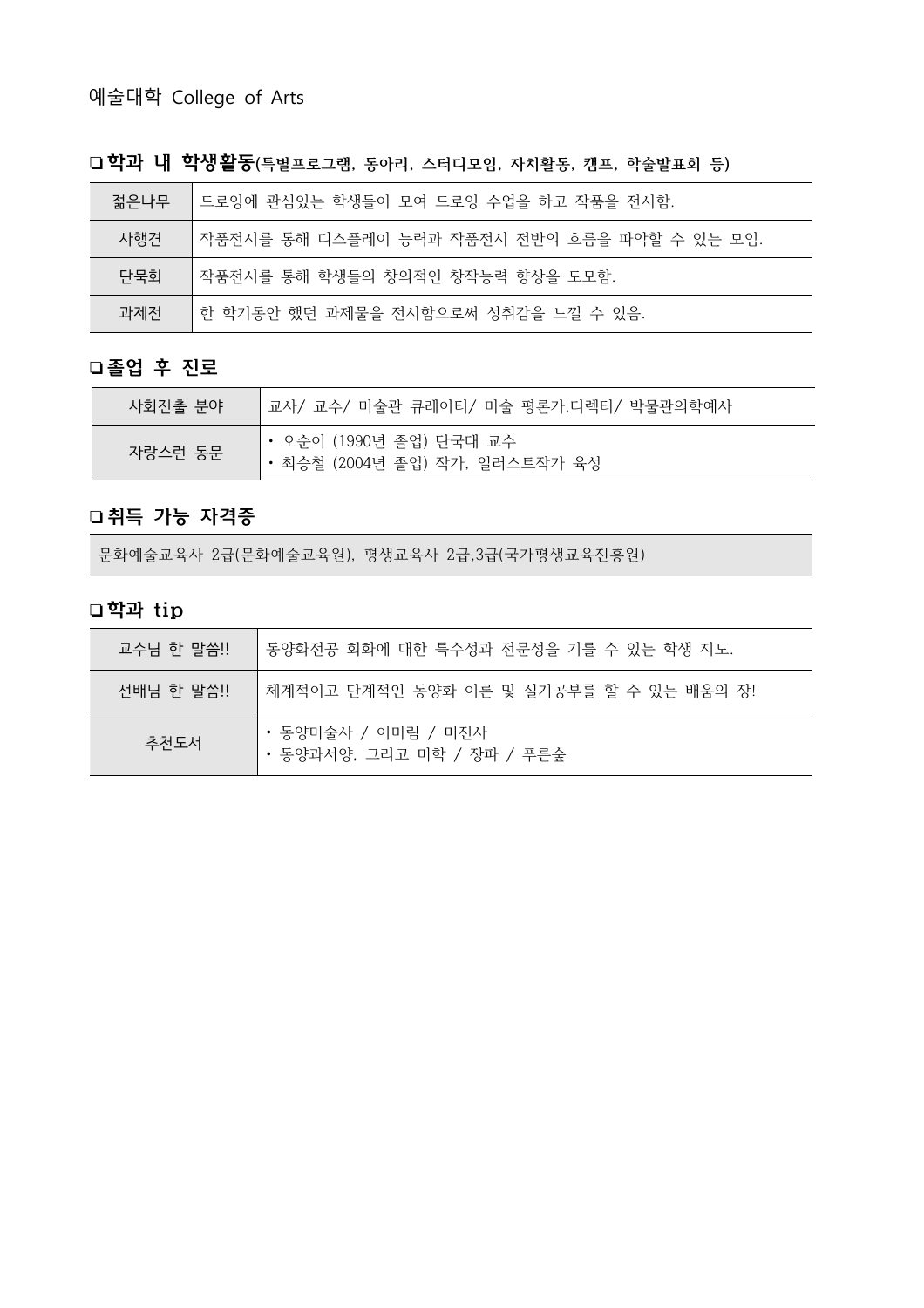# 미술학부 서양화전공

DEPARTMENT OF FINE ARTS (학과 홈페이지: hompy.dankook.ac.kr/fineart) (학과 전화번호: 041-550-3720)

# "미래의 변화를 내다보고 시대의 변화를 이끌어갈 인재 양성! 가족 같은 서양화!"

#### 학과소개

| 학과소개       | 현대미술에 있어서 가장 주도적인 역할을 하고 있는 서양화 분야는 이 사회를 감각적으로<br>통찰하여 예술로 승화시키는데 의의가 있습니다. 1984년부터 예술대학 회화과로 출발한<br>서양화 전공은 미술 교육을 통해 품성과 인격을 도야하는 동시에 현대미술을 이해하고<br>미술문화를 창출하는 전문 인력을 배출하고 있습니다. 현재는 시대를 앞서가는 인재를<br>육성하기 위해 디지털 아트, 영상 제작, 입체, 판화 등 체계적인 실기교육과 미술사,<br>미학 등 미술이론교육을 함께 실시하여 창의성과 전문성을 두루 갖춘 교육과정을 운영하고<br>있습니다. 더불어 4차 산업혁명 시대의 흐름에 맞추어 현대미술에 있어서 큰 흐름이라<br>할 수 있는 영상 분야 매체 교육을 위해 멀티미디어 교육 또한 활발히 이루어지고 있습니다. |                 |           |          |                 |                                             |          |                                             |                                             |     |
|------------|--------------------------------------------------------------------------------------------------------------------------------------------------------------------------------------------------------------------------------------------------------------------------------------------------------------------------------------------------------------------------------------------------------------------|-----------------|-----------|----------|-----------------|---------------------------------------------|----------|---------------------------------------------|---------------------------------------------|-----|
| 필요한<br>적성  | 미술에 대한 호기심과 재능이 풍부한 학생                                                                                                                                                                                                                                                                                                                                                                                             |                 |           |          |                 |                                             |          |                                             |                                             |     |
| 핵심<br>전공역량 | 자기<br>주도                                                                                                                                                                                                                                                                                                                                                                                                           | 지식<br>활용        | 논리적<br>사고 | 의사<br>소통 | 창의적<br>문제<br>해결 | 도전                                          | 지식<br>융합 | 세계<br>시민                                    | 상호<br>협력                                    | 공동체 |
|            | $\left(\right)$                                                                                                                                                                                                                                                                                                                                                                                                    | $\left(\right)$ |           |          | $\bigcirc$      | $\left(\begin{array}{c} \end{array}\right)$ |          | $\left(\begin{array}{c} \end{array}\right)$ | $\left(\begin{array}{c} \end{array}\right)$ |     |
| 학과<br>설립연도 | 1984년                                                                                                                                                                                                                                                                                                                                                                                                              |                 |           |          |                 |                                             |          |                                             |                                             |     |
| 재학생수       | 남 : 9명<br>여 : 123명                                                                                                                                                                                                                                                                                                                                                                                                 |                 |           |          |                 |                                             |          |                                             |                                             |     |
| 전임교원 수     | 3명                                                                                                                                                                                                                                                                                                                                                                                                                 |                 |           |          |                 |                                             |          |                                             |                                             |     |
| 교직개설       | 미개설                                                                                                                                                                                                                                                                                                                                                                                                                |                 |           |          |                 |                                             |          |                                             |                                             |     |

| 1학년 | 기초조형, 동시대미술현장, 기초회화실기1·2, 창업과CG1·2,                                          |
|-----|------------------------------------------------------------------------------|
| 2학년 | 서양화실기1·2, 정밀회화실기, 사진, 재료학실습, 영상제작실습, 판화, 미학1, 디지털<br>드로잉, 동시대미술이론, 취창업전공세미나1 |
| 3학년 | 서양화실기3·4, 공간연출연습, 과제연구1, 복합매체실습1, 동시대작가연구, 미학2, 취창업<br>전공세미나2                |
| 4학년 | 서양화실기5·6, 제작구상과 전시연출1·2, 과제연구2, 복합매체실습2                                      |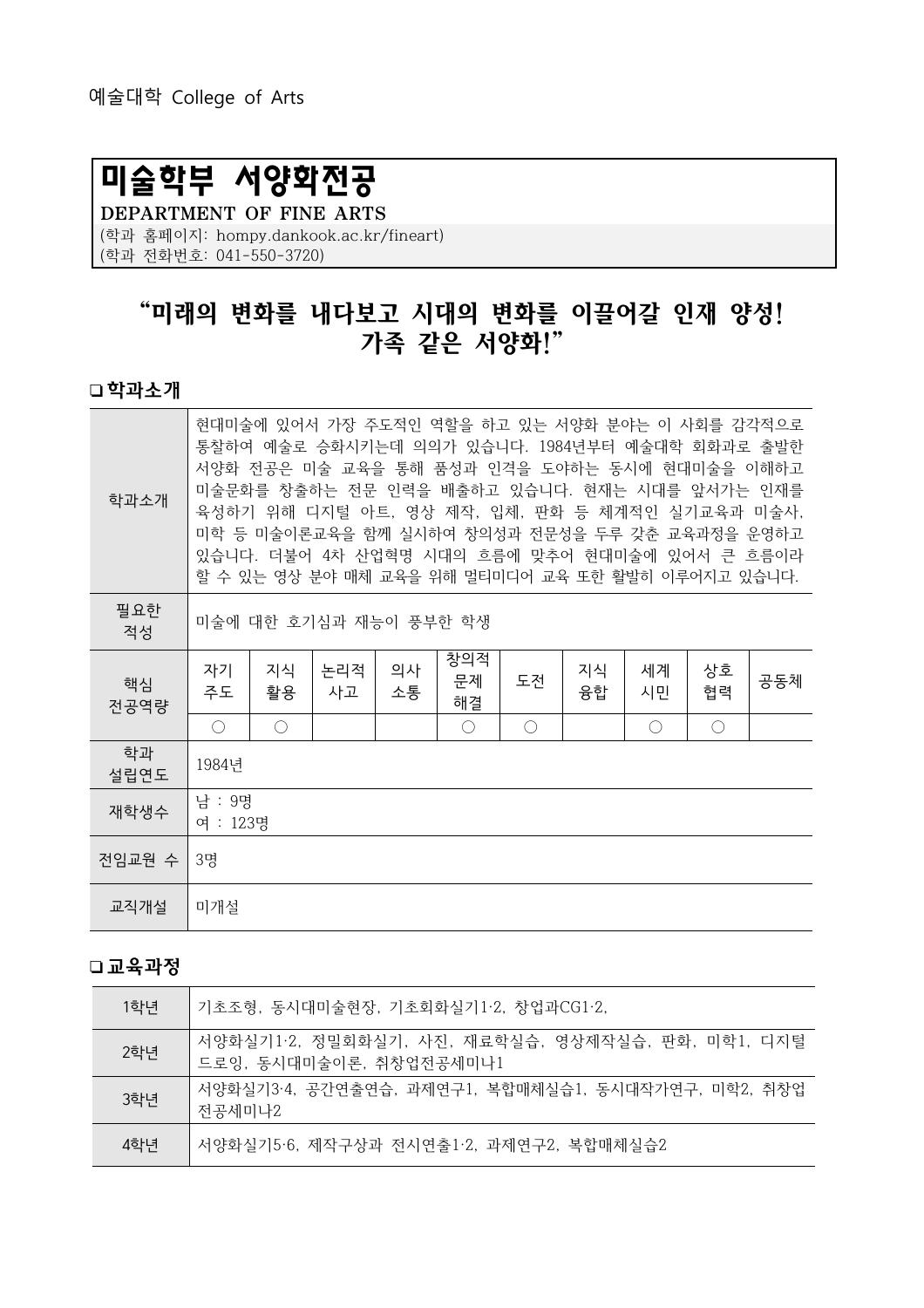### □학과 내 학생활동(특별프로그램, 동아리, 스터디모임, 자치활동, 캠프, 학술발표회 등)

| <b>SKIP</b><br>(사진동아리)                | 필름카메라 현상과 인화부터 디지털카메라 전문사진촬영기법까지 다양한 진기법을 배우고<br>전공과 관련하여 미적 감각을 기르는 데에 목적이 있다. 1999년에 처음으로 개설되었으며<br>사진의 기본적인 현상인화를 심층적으로 하고, 체계적으로 교육을 한다. 그리고 주말이나 방<br>학을 이용하여 정기적인 출사 활동을 통해 현장에서의 생생함을 담아내고 있으며 현 시대에<br>발맞춰 디지털사진 촬영 및 후보정 과정 또한 심도있게 실습함으로써 밀도 있는 사진작품을<br>할 수 있도록 한다.                                                                                                                                                              |
|---------------------------------------|---------------------------------------------------------------------------------------------------------------------------------------------------------------------------------------------------------------------------------------------------------------------------------------------------------------------------------------------------------------------------------------------------------------------------------------------|
| <b>DDDD</b><br>(단국 디지털<br>드로잉<br>동아리) | 재학생의 그래픽자격증 취득을 독려하며 진행되어 온 바 있는, '방과 후 학습'으로 시작한<br>것이 학생 주도형으로 정착된 서양화전공의 동아리 DDDD 는 ' 단국 디지털 드로잉 동아리<br>Dankook Digital Drawing Dong-ari' 의 약자로, 컴퓨터 그래픽 소프트웨어의 자격증 취득<br>및 이를 기반으로 한 예술작품의 제작에 목적을 두고2019학년도에 창설되었다.<br> 동아리의 목표 <br>1. 국가공인 자격증 GTQ그래픽기술자격 1,2급의 취득<br>2. 아이디어와 창의성, 전문적인 감각과 개인의 경쟁력을 높여주는 디자인 전문자격 GTOi 취득<br>3. 다양한 인쇄 및 디지털 출판 제작에 편리하게 사용할 수 있는 강력한 편집 툴의 자격 GTOi 취득<br>4. 각종 그래픽 소프트웨어를 활용한 창의적 순수예술 및 디자인 작품 제작 |
| 판화사랑                                  | 다양한 종류의 판화를 수업외적인 시간을 활용하여 좀 더 깊이 있는 자신만의 작품을 제작<br>하고, 판화의 특성상 공동으로 작업을 함으로써 동아리 선·후배간의 친목을 도모한다. 또한<br>담당선생님과의 많은 대화와 활동을 통해 판화의 다양한 기법을 배운다.                                                                                                                                                                                                                                                                                             |
| 영어회화<br>동아리                           | 글로벌 시대의 인재 양성에 있어 영어 회화 능력을 갖추는 것은 필수적인 요건이 되었다. 학과<br>내 외국어 강의 전문 교수 사이먼 몰리와 정치영 교수의 지도하에 영어회화 동아리를 창설하<br>였고, 취업 준비에 실질적으로 도움을 줄 수 있는 토익, 회화는 물론, 기본적인 말하기, 쓰기<br>과정을 단계적으로 교육하여 학생들의 전반적인 영어 능력을 향상시킬 수 있도록 돕고자 한다.                                                                                                                                                                                                                      |

### 졸업 후 진로

| 사회진출 분야! | , 작가/교육자(교사, 학원강사, 문화예술교육사 등) / 이론가(갤러리스트, 큐레이터,<br>학예연구사, 에듀케이터) / 디자인(웹디자이너, 편집디자이너, 실내디자이너<br>무대디자이너, 일러스트렝니터, 북디자이너) / 영상제작, 광고 및 방송분야 |
|----------|--------------------------------------------------------------------------------------------------------------------------------------------|
| 자랑스런 동문  | • 유나얼 (2003년 졸업) 나사렛대 실용음악 교수<br>• 이요한 (2000년 졸업) 영화미술감독<써니>,<과속스캔들>,<각설탕>                                                                 |

### 취득 가능 자격증

그래픽기술자격증GTQ(한국생산성본부), 문화예술교육사2급(한국문화예술진흥원)

| 교수님 한 말씀!! | 그림에 대한 열정과 꿈을 실현시켜 드리기 위해 도와주시는 분들이 많습니다.<br>함께 만들어보아요!                                                                      |
|------------|------------------------------------------------------------------------------------------------------------------------------|
| 선배님 한 말씀!! | 따로 또 같이! 무엇이든 최고만을 지향하는 서양화전공입니다! 화목한 분위<br>기에서 학교생활을 함께 즐겨요!                                                                |
| 추천도서       | • 아무도 알려주지 않는 예술가 생존법 Art, Work / 헤더 다시 반다리, 조<br>나단멜버 / 미진사<br>• 톡톡! 미술가에 말걸기 솔직하고 대담한 젊은 미술가들의 작업기 / 류한<br>승, 박순영 / 페도라프레스 |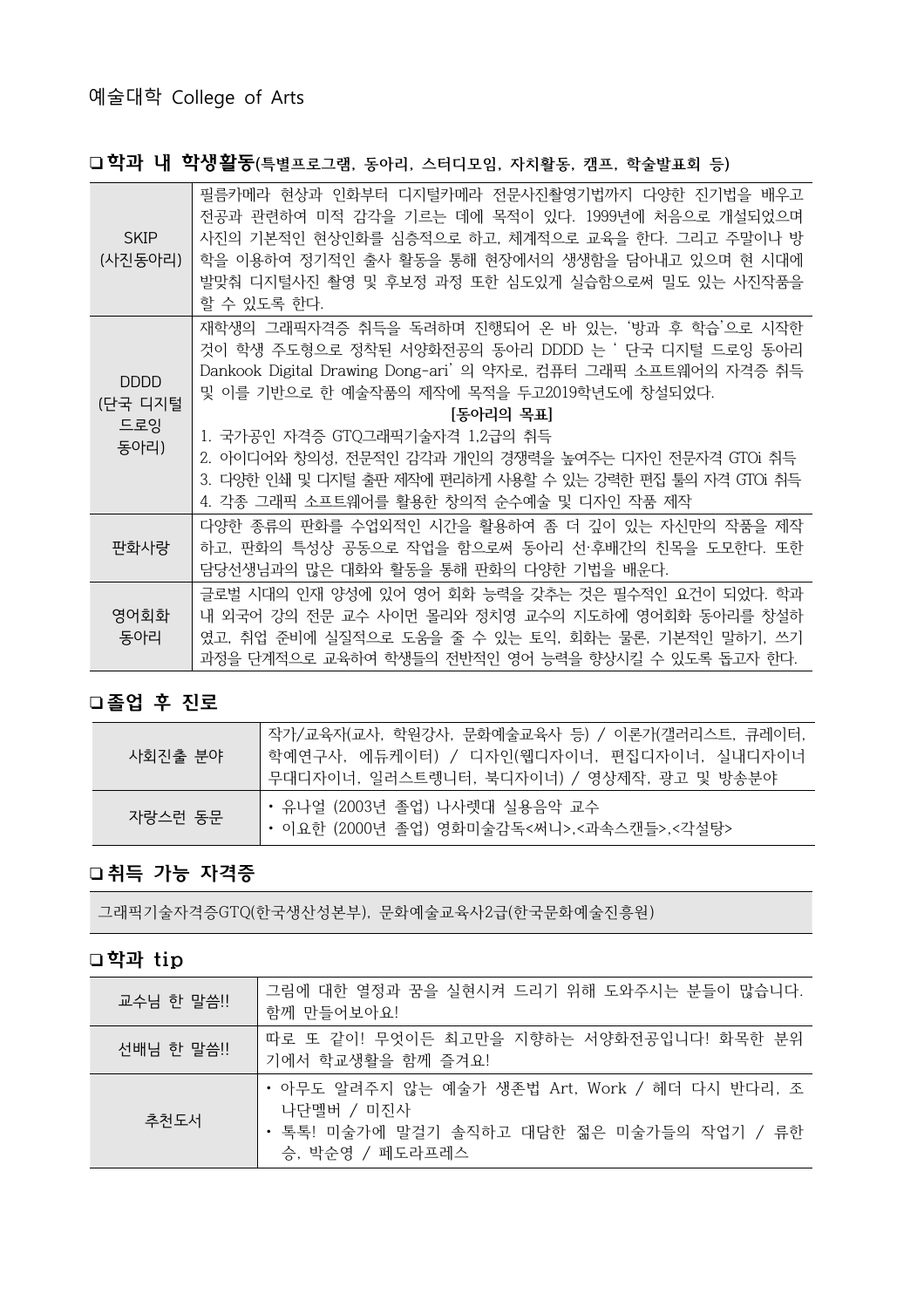# 미술학부 조소전공

DEPARTMENT OF SCULPTURE (학과 홈페이지: hompy.dankook.ac.kr/joso) (학과 전화번호: 041-550-3760)

# "전통 입체 조형 교육과 디지털 미디어 활용 교육의 조화"

#### 학과소개

|            |                                                                                                                                                                                                                                                                 |                         |            |          |                 |            |          | 입체 예술을 탐구하는 조소 전공은 전통 입체 조형 교육 과정과 더불어서 현대 예술의<br>핵심 도구로 사용되는 디지털 미디어 활용 교육 과정을 제공하고 있습니다.                                                                                                                                                                      |          |     |
|------------|-----------------------------------------------------------------------------------------------------------------------------------------------------------------------------------------------------------------------------------------------------------------|-------------------------|------------|----------|-----------------|------------|----------|-----------------------------------------------------------------------------------------------------------------------------------------------------------------------------------------------------------------------------------------------------------------|----------|-----|
| 학과소개       | 이를 위해 1,2학년 기초 과정에서는 인체를 연구, 제작하는 실기 작업을 통해서 조형의<br>기초를 다지고 조형성과 조소 재료의 폭넓은 이해를 위한 입체 조형 탐구와 표현 기법들<br>을 학습하며 조각사, 현대 예술론 등의 수업으로 조소의 이론적 토대를 갖춥니다. 또한<br>현대 조각의 기반이 되는 영상 매체 및 각종 디지털 미디어 교육을 통해서 동시대 예술을<br>이해하고 진취적으로 앞장서 나아갈 수 있는 인재로 성장하기 위한 발판을 마련하게 됩니다. |                         |            |          |                 |            |          |                                                                                                                                                                                                                                                                 |          |     |
|            |                                                                                                                                                                                                                                                                 | 다양한 전공 커리큘럼을 운영하고 있습니다. |            |          |                 |            |          | 또한 3,4학년 전공 심화 과정에서는 현대 조각의 다양한 재료, 기법, 양식을 포괄적으로<br>이해하고 그 속에서 창의적인 작업을 추진하는 작가로 성장할 수 있도록 교육하는 입체<br>조형 심화 수업을 제공하고 있습니다. 특히 3D그래픽 인체 모델링 수업, 3D프린팅 조형<br>수업 등의 디지털 활용 조형 심화 수업을 진행하여 디지털 멀티미디어 산업 분야로 진출<br>할 수 있는 기회를 제공함과 동시에 디지털 미디어 조각가로도 활동할 수 있도록 교육하는 |          |     |
| 필요한<br>적성  | 예술가에게는 풍부한 상상력과 창의력은 물론, 그것을 특유의 미적 표현 양식으로 만들어<br>내고자 하는 열정이 필요합니다. 조소를 전공하려는 학생들은 미술과 문화 전반에 대한<br>관심과 열정, 그리고 최소한 실기 능력을 갖추어야 합니다. 아울러 자신의 미적 표현<br>능력을 적극적으로 발현할 수 있고 예술에 대한 끝없는 탐구욕을 가진 학생이 요구됩니다.                                                         |                         |            |          |                 |            |          |                                                                                                                                                                                                                                                                 |          |     |
| 핵심<br>전공역량 | 자기<br>주도                                                                                                                                                                                                                                                        | 지식<br>활용                | 논리적<br>사고  | 의사<br>소통 | 창의적<br>문제<br>해결 | 도전         | 지식<br>융합 | 세계<br>시민                                                                                                                                                                                                                                                        | 상호<br>협력 | 공동체 |
|            | $\bigcirc$                                                                                                                                                                                                                                                      |                         | $\bigcirc$ |          | $\bigcirc$      | $\bigcirc$ |          |                                                                                                                                                                                                                                                                 |          |     |
| 학과<br>설립연도 | 2010년                                                                                                                                                                                                                                                           |                         |            |          |                 |            |          |                                                                                                                                                                                                                                                                 |          |     |
| 재학생수       | 남 : 21명<br>여 : 47명                                                                                                                                                                                                                                              |                         |            |          |                 |            |          |                                                                                                                                                                                                                                                                 |          |     |
| 전임교원 수     | 5명                                                                                                                                                                                                                                                              |                         |            |          |                 |            |          |                                                                                                                                                                                                                                                                 |          |     |
| 교직개설       | 미개설                                                                                                                                                                                                                                                             |                         |            |          |                 |            |          |                                                                                                                                                                                                                                                                 |          |     |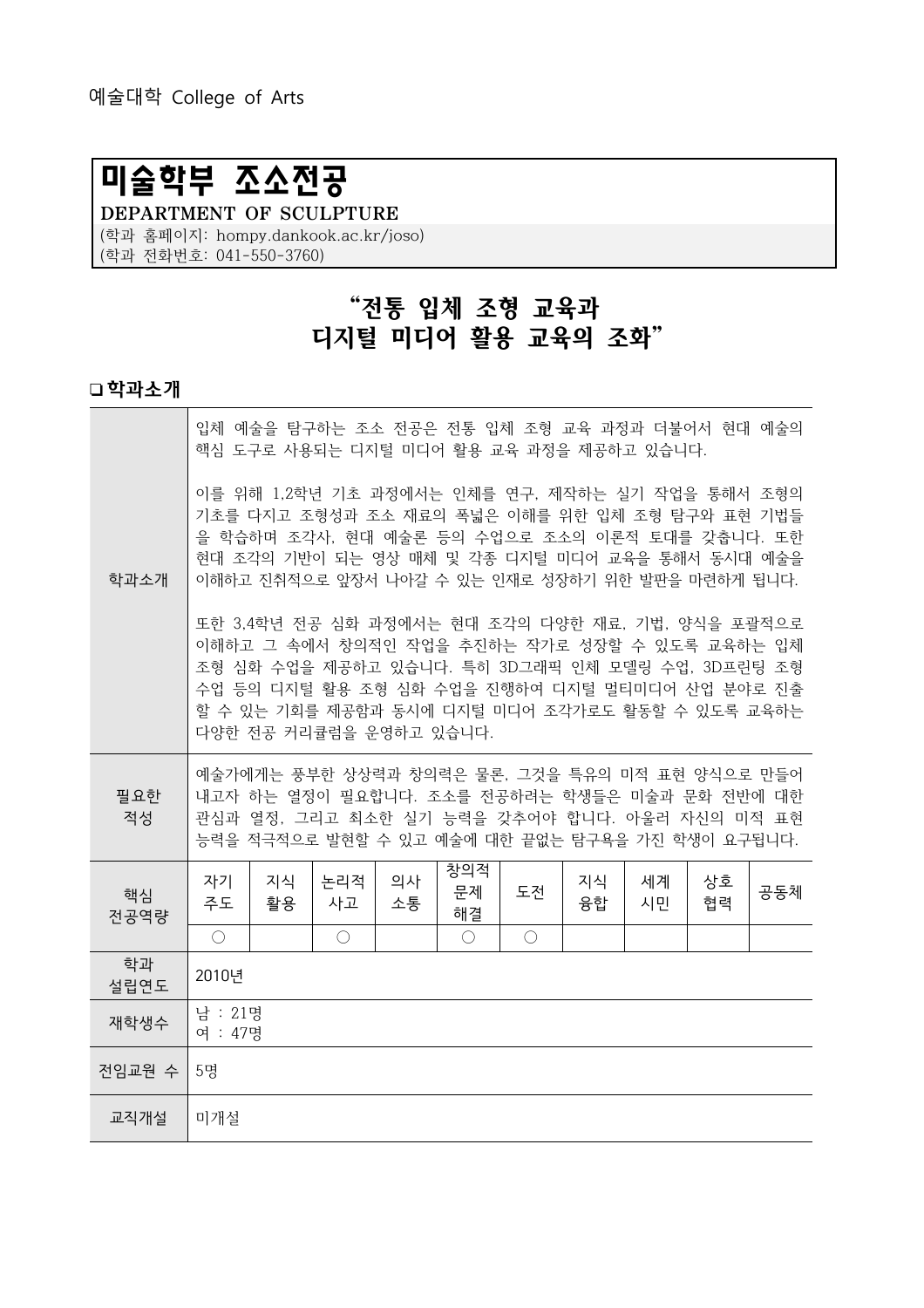#### 교육과정

| 1학년 | 현대예술론, 조형스케치, 조소기초1, 조소기초2, 기초디지털조형, 기초입체재료, 기초금속                                    |
|-----|--------------------------------------------------------------------------------------|
| 2학년 | 아트&디지털미디어, 디지털조형, 소조실기1, 소조실기2, 금속조, 매체응용과실험, 목조,<br>표현기법, 이미지조형연구, 3D그래픽조형실습        |
| 3학년 | 창작과비평, 예술경영, 3D미디어구현기법, 조소1, 조소2, 테라코타, 전기기획연구,<br>3D그래픽인체모델링, 복합매체실습, 3D프린팅조형캡스톤디자인 |
| 4학년 | 창작워크샵, 개별작품워크샵, 입체조형, 디지털미디어창작연구, 포트폴리오제작, 졸업작품<br>연구                                |

□학과 내 학생활동(특별프로그램, 동아리, 스터디모임, 자치활동, 캠프, 학술발표회 등)

|            | 독서동아리  미학관련 서적을 읽고 토론하며 미학적 지식을 올바르게 익히는 동아리 |
|------------|----------------------------------------------|
| 취창업<br>동아리 | 전공과 관련된 취업과 창업에 관련된 부분들을 탐구하고 익히는 동아리        |

## 졸업 후 진로

| 작가 / 큐레이터 / 미술감독 / 디지털 미디어 산업 분야<br>Ⅰ사회진출 분야│ |  |
|-----------------------------------------------|--|
|-----------------------------------------------|--|

### 취득 가능 자격증

문화예술교육사(한국문화예술진흥원), 각 종 3D프로그램 자격증

| 교수님 한 말씀!! | 예술의 중요한 근간을 이루는 '창조성'과 '소통'은 본 학과의 가장 중요한 기본<br>역량입니다. 학생들로 하여금 자유로운 사고와 창의적인 해결 능력을 키워갈<br>수 있도록 새로운 융합 과정들과 사회적 실천과 연계되는 교육과정, 협력과<br>나눔 등 다양한 프로그램들을 더욱 확장시켜 나아갈 것입니다. |
|------------|---------------------------------------------------------------------------------------------------------------------------------------------------------------------------|
| 선배님 한 말씀!! | 가족 같은 분위기 속에서 학교를 다닐 수 있었습니다. 함께 작업하고 공부하고<br>자신이 하고 싶은 일을 하면서 산다는 것이 정말 행복한 일이라고 생각합니다.<br>자신감을 가지고 학업에 열정적으로 임한다면 좋은 결과를 볼 수 있을겁니다.                                     |
| 추천도서       | • 예술철학 / 조요한 / 미술문화<br>• 조각 / 카렉라 밀레 / 예경<br>• 한 권으로 읽는 현대미술 / 마이클윌슨 /<br>• 마로니에북스                                                                                        |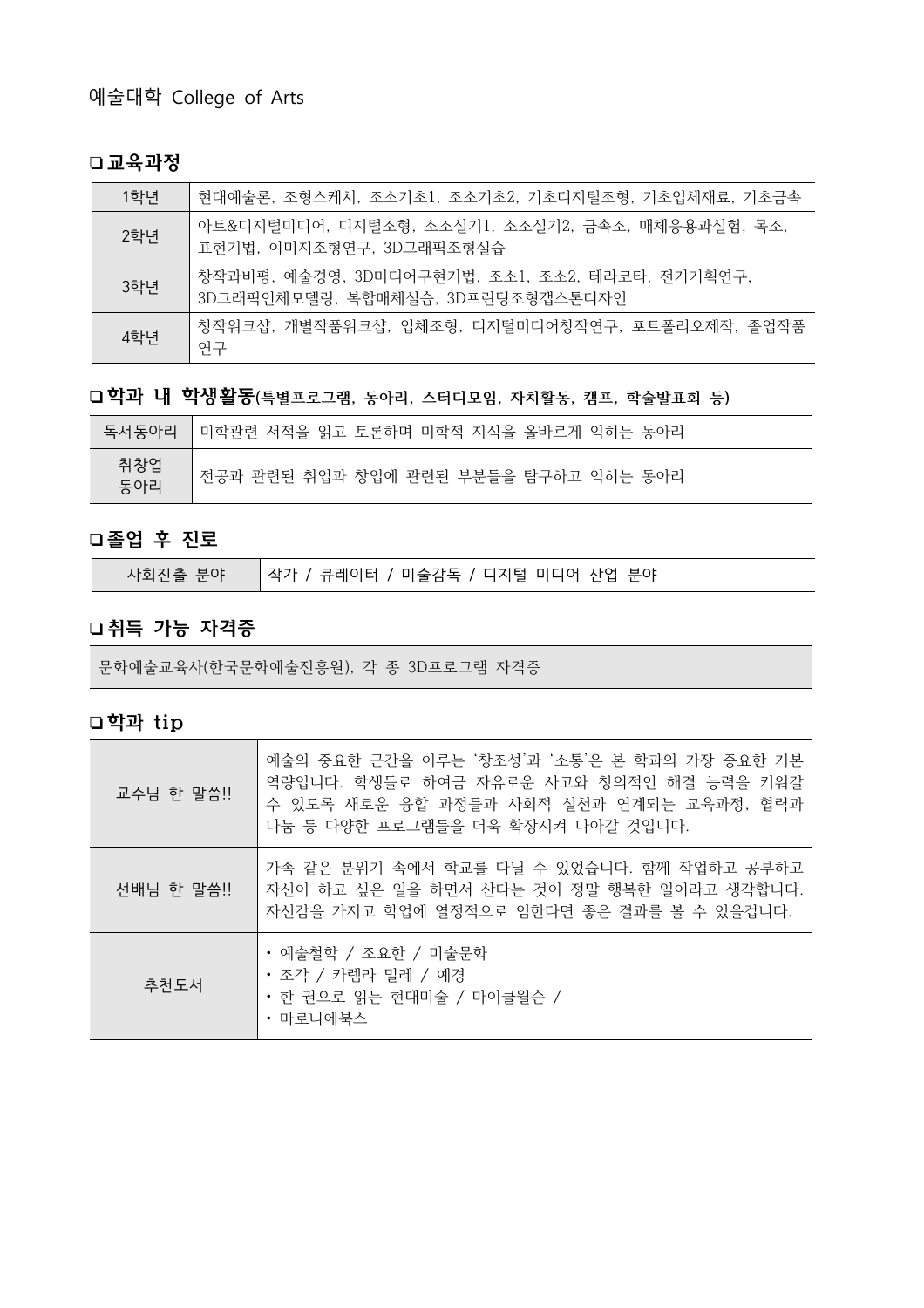# 문예창작과

DEPARTMENT OF LITERARY CREATIVE WRITING (학과 홈페이지: https://cafe.naver.com/dankookcw)

(학과 전화번호: 041- 550- 3770)

# "한국 문학예술과 스토리텔링 발전을 주도하는 전문창작인 양성"

### 학과소개

| 학과소개       | 문예창작과는 2000년에 창설되었으며 한국 문학예술과 스토리텔링 발전을 주도하는 전문<br>창작인을 양성하고 있습니다. 선도적 지식인으로서 국가 발전에 기여하고, 인문학적 소양을<br>갖춘 인성 교육, 창조적 예술인으로서 문학 발전에 기여하는 창작 교육, 실용적 전문인<br>으로서 미디어 변화를 적극 수용하여 문화산업 발전에 기여하는 직능 교육을 수행하고<br>있습니다. 수준 높은 강의와 함께 다양한 문화행사를 체험하는 기회를 제공합니다. |                                                                                                                                               |           |          |                 |    |            |          |            |     |
|------------|---------------------------------------------------------------------------------------------------------------------------------------------------------------------------------------------------------------------------------------------------------|-----------------------------------------------------------------------------------------------------------------------------------------------|-----------|----------|-----------------|----|------------|----------|------------|-----|
| 필요한<br>적성  |                                                                                                                                                                                                                                                         | 우리 민족의 언어를 아름답고 창조적으로 구사할 수 있어야 하며, 다양한 지식을 바탕으로<br>시대를 앞서나가는 시야를 가지고 있어야 합니다. 새로운 것에 대한 갈구와 자신이 쓰는<br>글에 대한 자부심을 가지고 상상력을 펼칠 수 있는 소양이 필요합니다. |           |          |                 |    |            |          |            |     |
| 핵심<br>전공역량 | 자기<br>주도                                                                                                                                                                                                                                                | 지식<br>활용                                                                                                                                      | 논리적<br>사고 | 의사<br>소통 | 창의적<br>문제<br>해결 | 도전 | 지식<br>융합   | 세계<br>시민 | 상호<br>협력   | 공동체 |
|            | $\bigcirc$                                                                                                                                                                                                                                              | $\bigcirc$                                                                                                                                    |           | ◯        | $\bigcirc$      | ◯  | $\bigcirc$ |          | $\bigcirc$ |     |
| 학과<br>설립연도 | 2000년                                                                                                                                                                                                                                                   |                                                                                                                                               |           |          |                 |    |            |          |            |     |
| 재학생수       | 남 : 44명<br>여 : 177명                                                                                                                                                                                                                                     |                                                                                                                                               |           |          |                 |    |            |          |            |     |
| 전임교원 수     | 5명                                                                                                                                                                                                                                                      |                                                                                                                                               |           |          |                 |    |            |          |            |     |
| 교직개설       | 미개설                                                                                                                                                                                                                                                     |                                                                                                                                               |           |          |                 |    |            |          |            |     |

| 1학년 | '문예창작과문화예술, 문학사세미나, 서사문학의이론과창작, 문예창작과문화콘텐츠산업,<br>문장의이론과실제, 서정문학의이론과창작                                                              |
|-----|------------------------------------------------------------------------------------------------------------------------------------|
| 2학년 | 소설창작연습, 아동문학창작연습, 영상문학의이론과창작, 창작의현장, 시창작연습, 공연예술<br>창작연습, 명작세미나, 아동문학창작세미나, 통일시대의문예창작                                              |
| 3학년 | 비평창작연습, 뉴미디어무학창작연습, 스토리텔링창작연습, 논픽션문학창작연습, 비평창작<br>세미나, 소설창작세미나1, 시창작세미나1, 취창업진로세미나1, 소설창작세미나2, 소설창작<br>세미나2, 취창업진로세미나2, 스토리텔링창작세미나 |
| 4학년 | 방송문학창작연습, 스토리텔링창작임크숍, 시창작임크숍, 비평창작임크숍, 소설창작임크숍                                                                                     |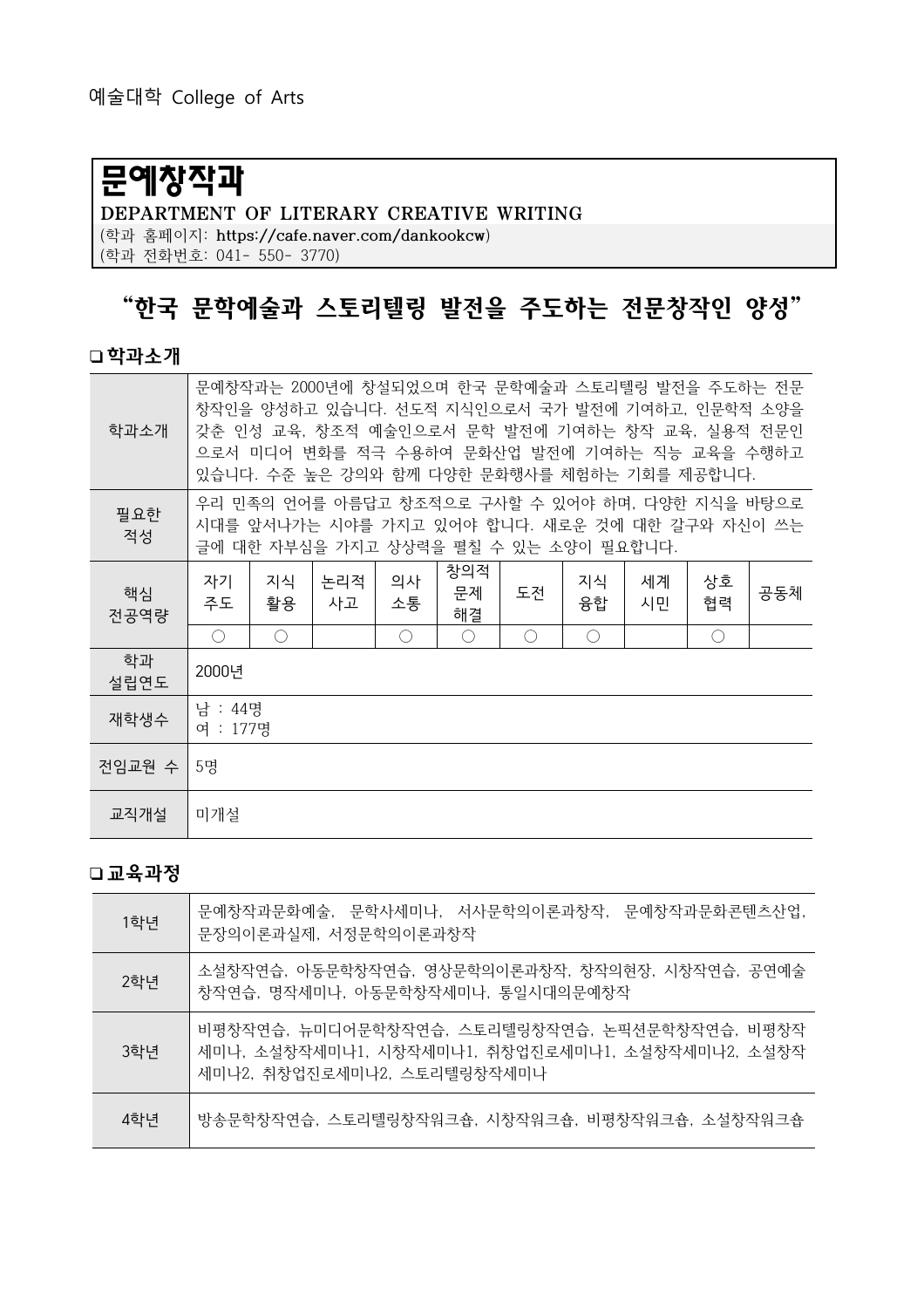□학과 내 학생활동(특별프로그램, 동아리, 스터디모임, 자치활동, 캠프, 학술발표회 등)

| 특별<br>프로그램 | 문예창작과 학술제, 문예창작 현장 답사, 전공교육 및 진로 관련 전문 특강                                                                                 |
|------------|---------------------------------------------------------------------------------------------------------------------------|
|            | • 시누리 : 시 합평 및 창작 동아리<br>• 미담 : 소설 합평 및 창작 동아리<br>동아리 활동   • 노컷 : 영화 비평 동아리<br>• 극찬 :극예술 창작 동아리<br>• 카르텔 : 전시 감상 및 토론 동아리 |

### 졸업 후 진로

|         | 작가, 스토리텔링 창작자, 문화콘텐츠 기획, 출판/언론, 한국언어문화 교육,      |
|---------|-------------------------------------------------|
| 사회진출 분야 | 기획/홍보 등                                         |
|         | ・이상태 (2006년 졸업) 네이버 <열린연단> 차장                   |
|         | ㆍ신정아 (2006년 졸업) 동시·동화 작가, 시인, 2018 ≪See≫ 등단     |
|         | ・조희애 (2009년 졸업) 동화작가, 2009년 ≪동아일보≫ 등단           |
|         | ・주하림 (2009년 졸업) 시인, 2009년 ≪창작과비평≫ 신인상           |
|         | • 조찬양 (2011년 졸업) 동화작가, 2017년 <대한민국스토리공모대전> 수상   |
|         | ㆍ배은정 (2012년 졸업) 작사가, 임창정 ≪오랜만이야≫ 작사             |
|         | • 박해울 (2013년 졸업) 소설가, 2018년 <한국과학문학상> 대상 수상     |
|         | • 최정은 (2016년 졸업) 웹툰스토리작가, 네이버 웹툰 <하르모니아> 연재     |
|         | ㆍ백승연 (2016년 졸업) 소설가, 2017 ≪문학사상≫ 등단             |
| 자랑스런 동문 | ㆍ류휘석 (2019년 졸업) 시인, 2019 ≪서울신문≫ 등단              |
|         | • 최연주 (2016년 졸업) 소설가, 2020년 <한국과학문학상> 대상 수상     |
|         | ・이한솔 (2021년 졸업) 소설가, 2020《광주일보》등단               |
|         | ㆍ설현민 (2016년 졸업) 시인, 2021 ≪영남일보≫ 등단              |
|         | ㆍ여한솔 (2017년 졸업) 시인, 2021 ≪매일신문≫ 등단              |
|         | ・성욱현 (2019년 졸업) 동화작가, 2021년 ≪한국일보≫ 등단           |
|         | • 박공열 (2022년 졸업) 동화작가, 제 20회 《대산대학문학상》 동화 부문 수상 |
|         | ・지윤경 (2008년 졸업) 동화작가, 2022《매일신문》등단              |
|         | • 오산하 (2022년 졸업) 시인, 2022《한국일보》등단               |
|         | ・조은비 (2016년 졸업) 동화작가, 2022《서울신문》등단              |

### 취득 가능 자격증

문예교육지도사(한국평생교육진흥원), 독서논술지도사(한국자원봉사교육협회)

|            | 이야기는 문화의 핵심요소이며 창작은 문학을 비롯하여 스토리텔링 분야의 바탕이     |
|------------|------------------------------------------------|
|            | 되는 능력입니다. 문예창작을 통해 나온 결과물은 문화의 기반이 되는 인간성의     |
| 교수님 한 말씀!! | 단면을 보여 주는 사회적 산물이라 할 수 있습니다. 문예창작을 공부하려는 학     |
|            | 생들은 창작의 기본이 되는 상상력과 감성 외에도, 호기심과 문제의식을 통해      |
|            | 사회현상을 자기 나름대로 해석할 수 있는 인문학적 소양을 갖춰야 합니다.       |
|            | 문예창작과 졸업생은 전문 작가로서 시인, 소설가, 아동문학가, 평론가 등으로     |
| 선배님 한 말씀!! | 활동할 수 있으며 영상 및 공연 분야에 관심이 있는 학생들은 시나리오, 드라마,   |
|            | 라디오, 극작가로 활동할 수 있습니다. 문학, 영화, 연극, 드라마, 게임, 만화, |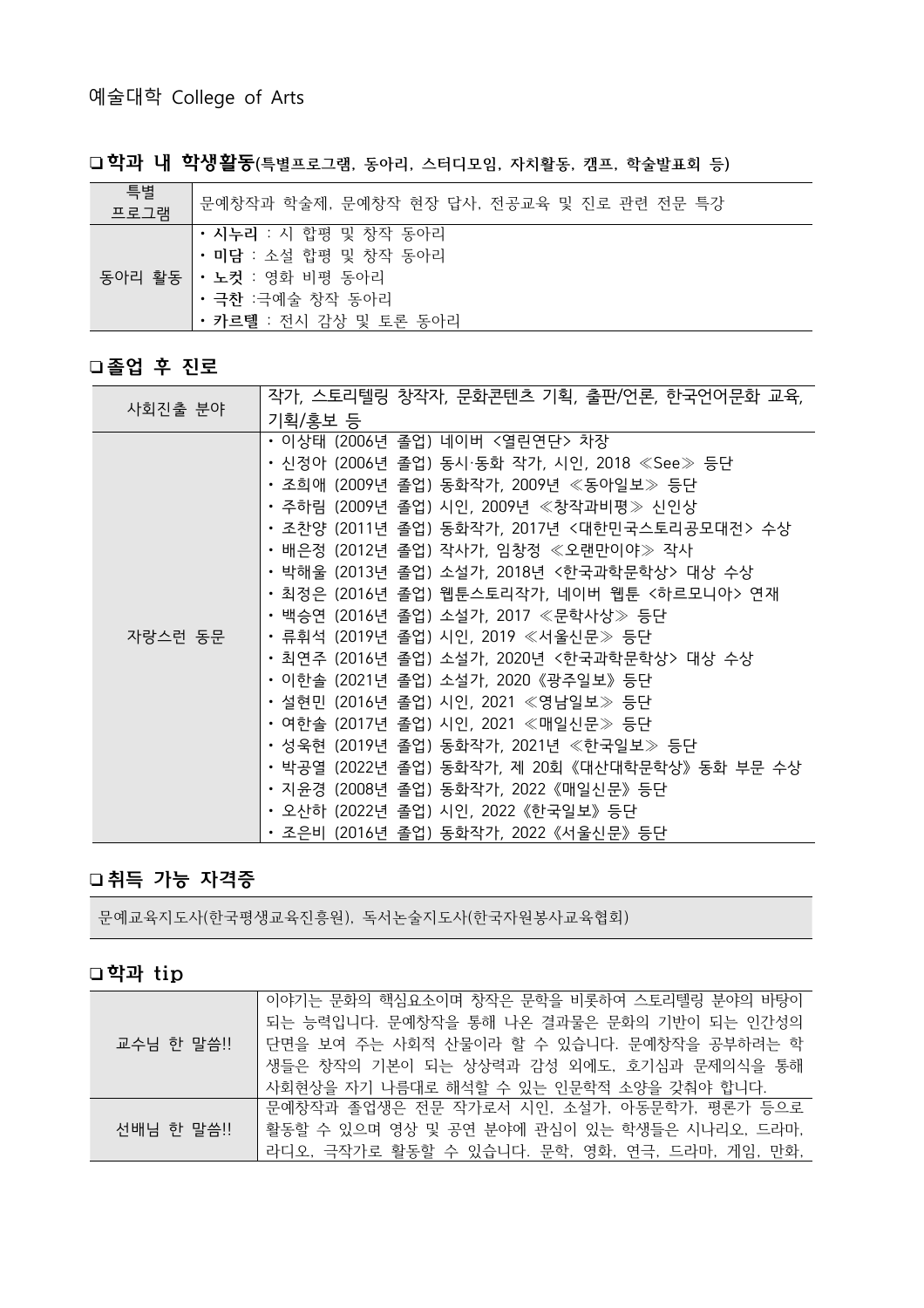|      | 애니메이션 등등의 문화콘텐츠산업 각 분야에서 활용되는 이야기를 구성하는<br>스토리텔러로 활동합니다. 심층적인 공부를 위해 관련 대학원으로 진학할 수도<br>있습니다. 다양한 진로선택이 가능하므로, 적성에 맞는 세부 전공을 선택하는<br>과정을 선행할 필요가 있습니다.     |
|------|------------------------------------------------------------------------------------------------------------------------------------------------------------|
| 추천도서 | • 단편소설 독작술 / 박덕규 / 푸른사상<br>• 문학과 비평의 사유 / 강상대 / 단국대학교출판부<br>• 키워드로 읽는 어린이 문화콘텐츠 / 최수웅 / 청동거울<br>• 가슴으로도 쓰고 손끝으로 써라 / 안도현 / 한겨례출판사<br>• 탑의 시간 / 해이수 / 자음과모음 |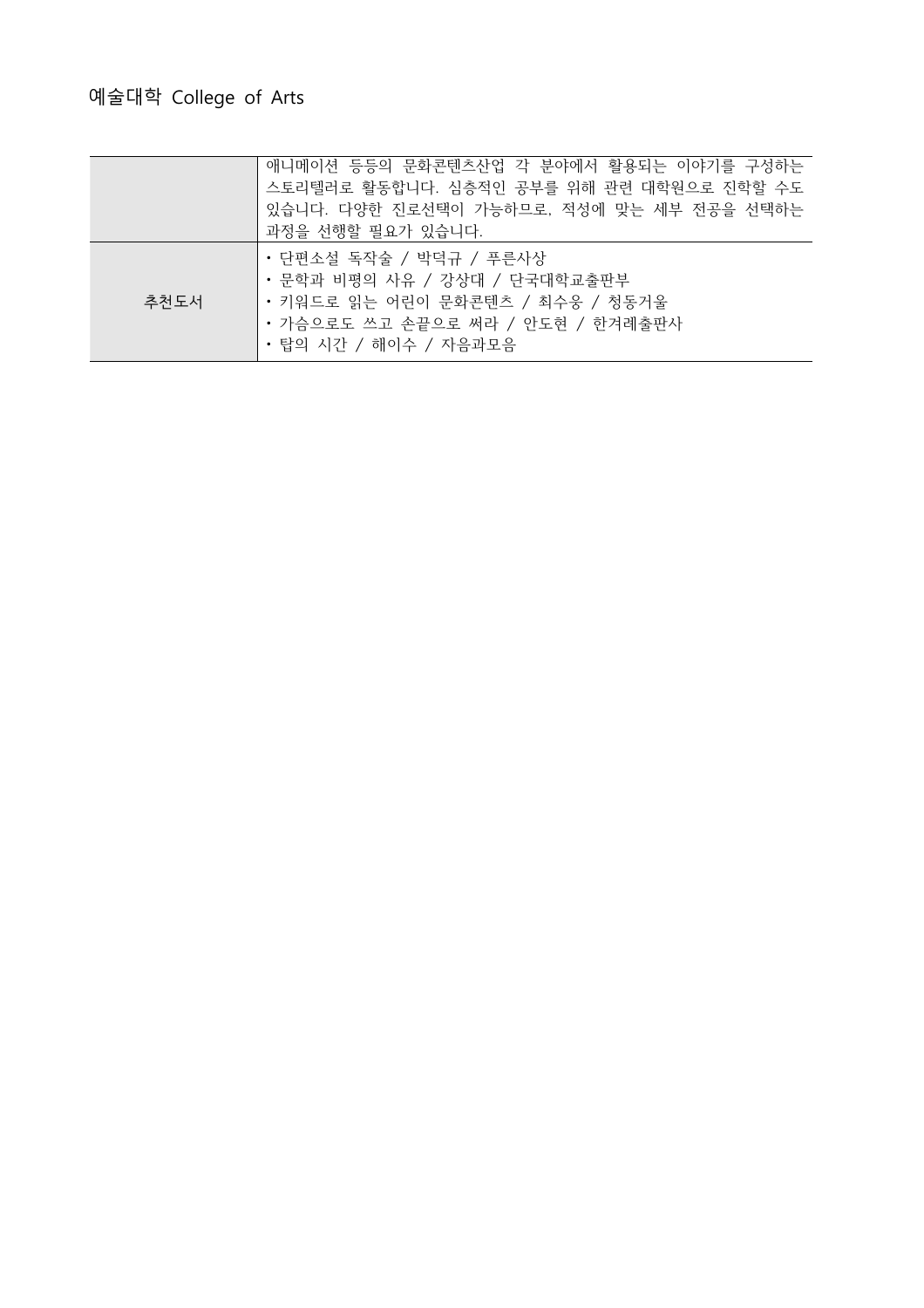# 뉴뮤직과

#### DEPARTMENT OF NEW MUSIC

(학과 홈페이지: http://www.dankook.ac.kr/web/kor/-297) (학과 전화번호: 041-550-3780

# "음악과 테크놀러지가 융합된 교육을 바탕으로 새로운 시대를 이끌어갈 창의적이고 도전적인 전문인력 양성"

#### 학과소개

| 간략한<br>학과소개 | 뉴뮤직과는 이론과 실기가 접목된 특성화교육과정을 기반으로 여러 형태의 동시대음악을<br>체계적으로 지도하고 있으며 현대음악분야의 중추적인 역할을 담당할 수 있는 인재양성<br>을 목표로 하고 있습니다. 다양한 형태의 음악작업과 전공연구를 기반으로 실기능력을 향<br>상시키고 다양한 전자장비와 컴퓨터를 이용한 전자음악 학습으로 정보화시대에 대한 적<br>응력을 높이는 한편, 인문학교육을 바탕으로 학생들이 현대음악분야를 선도할 수 있는 투<br>철한 직업관과 올바른 가치관을 형성할 수 있도록 지도하고 있습니다. 뮤직테크놀러지전<br>공, 재즈퍼포먼스전공 및 송라이팅전공을 위한 세부교육과정을 이수한 학생은 관련 전공<br>의 전문가과정 학위를 받게 되며 이 학업과정은 현장에서 활동할 수 있는 전문가로써 중<br>요한 경험이 될 것입니다. |          |           |          |                 |    |          |          |          |     |
|-------------|--------------------------------------------------------------------------------------------------------------------------------------------------------------------------------------------------------------------------------------------------------------------------------------------------------------------------------------------------------------------------------------------------------------------------------|----------|-----------|----------|-----------------|----|----------|----------|----------|-----|
| 필요한<br>적성   | 기본에 충실함과 동시에 새로운 것을 찾고 시도하는 학생                                                                                                                                                                                                                                                                                                                                                                                                 |          |           |          |                 |    |          |          |          |     |
| 필요한<br>전공역량 | 자기<br>주도                                                                                                                                                                                                                                                                                                                                                                                                                       | 지식<br>활용 | 논리적<br>사고 | 의사<br>소통 | 창의적<br>문제<br>해결 | 도전 | 지식<br>융합 | 세계<br>시민 | 상호<br>협력 | 공동체 |
|             |                                                                                                                                                                                                                                                                                                                                                                                                                                | 0        | O         | 0        | O               | 0  | O        |          |          |     |
| 학과<br>설립연도  | 2001년                                                                                                                                                                                                                                                                                                                                                                                                                          |          |           |          |                 |    |          |          |          |     |
| 재학생수        | 남 : 100명<br>여 : 100명                                                                                                                                                                                                                                                                                                                                                                                                           |          |           |          |                 |    |          |          |          |     |
| 전임교원 수      | 5명                                                                                                                                                                                                                                                                                                                                                                                                                             |          |           |          |                 |    |          |          |          |     |
| 교직개설        | 미개설                                                                                                                                                                                                                                                                                                                                                                                                                            |          |           |          |                 |    |          |          |          |     |

| 1학년 | └ 음악이론, 시창청음, 기초음향학, 전공별연구, 전공실기                                                                                                                                                                                      |
|-----|-----------------------------------------------------------------------------------------------------------------------------------------------------------------------------------------------------------------------|
| 2학년 | 뮤직테크놀러지 전공 : 전공실기, 기초디지털시그널이론 실용악기론 뮤직테크랩1 전자음악<br>작곡기법 무대음향 뮤직테크랩2<br>재즈퍼포먼스 전공 : 재즈앙상블1 펑크앙상블 즉흥연주기법1 재즈앙상블2 퓨전앙상블,<br>  즉흥연주기법2<br>송라이팅 전공 : 미디테크놀러지 컴퓨터사보법 호흡과발성1 퍼포먼스랩1 컴퓨터음악<br>시퀸싱 호흡과발성2 퍼포먼스랩2<br>공통선택 : 음악사 |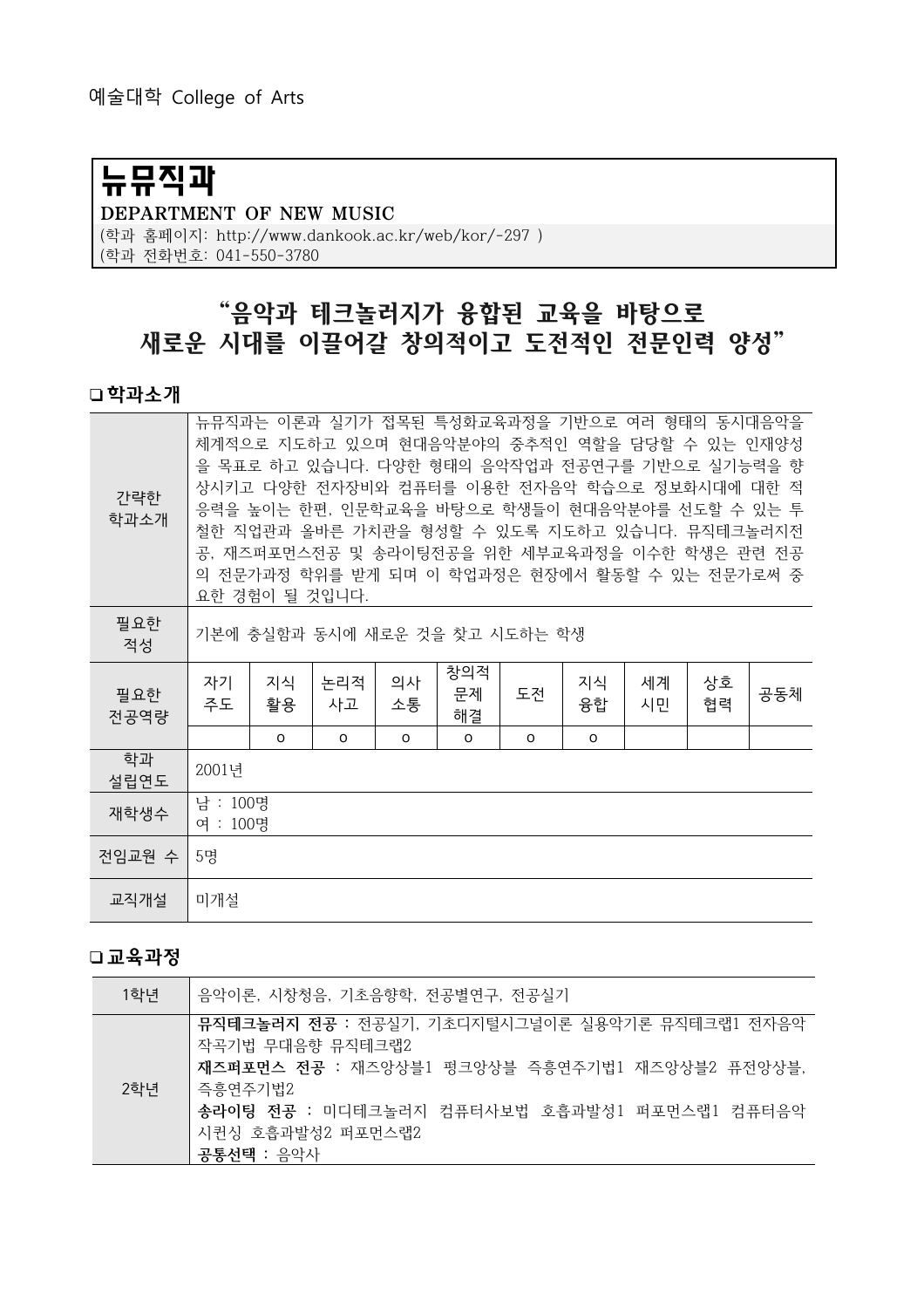|     | 뮤직테크놀러지 전공 : 전공실기, 사운드신세시스 스튜디오사운드테크닉 뮤직테크랩3 디<br>지털시그널프로세싱 라이브사운드테크닉 뮤직테크랩4 |
|-----|------------------------------------------------------------------------------|
|     | 재즈퍼포먼스 전공 : 컨템포러리재즈앙상블1 브라질리언앙상블 즉흥연주기법 3 컨템포러                               |
| 3학년 | 리재즈앙상블2 아프로쿠반앙상블 즉흥연주기법4                                                     |
|     | 송라이팅 전공 : 컨템포러리 작곡기법1 퍼포먼스랩3 싱어송라이팅앙상블1 영상음악연구                               |
|     | 퍼포먼스랩4 싱어송라이팅앙상블2                                                            |
|     | 공통선택 : 밴드편곡법 관현악법 음악제작개론                                                     |
|     | 뮤직테크놀러지 전공 : 전공실기, 사운드디자인기법 고급음향학 뮤직테크랩5 뉴뮤직퍼포                               |
|     | 먼스 음악컨덴츠제작 뮤직테크랩6                                                            |
| 4학년 | 재즈퍼포먼스 전공 : 셀렉티브아티스트앙상블1 뉴뮤직스터디1 재즈작곡법 셀렉티브아티                                |
|     | 스트앙상블2 뉴뮤직스터디2 재즈편곡법                                                         |
|     | 송라이팅 전공 : 컴퓨터음악프로덕션 퍼포먼스랩5 고급작곡법 멀티미디어음악 퍼포먼스랩6                              |
|     | 고급작사법                                                                        |
|     | 공통선택 : 음악비평론 음악교육론 음악저작권과 뮤직비지니스                                             |

## 졸업 후 진로

| 사회진출 분야 | 영화산업, 대중음악분야, 작/편곡작업, 스튜디오작업, 음악교육, 뮤직비즈니스,<br>공연기획, 예술 관련 국가기관 및 문화 재단 등 다양한 문화예술 분야                              |
|---------|--------------------------------------------------------------------------------------------------------------------|
|         | • 조용진 (2008년 졸업) 불후의 명곡 활동 및 개인 앨범 활동, 서울종합예술<br>전문학교 실용음악예술학부 겸임교수, 선플달기운동<br>홍보대사 (가수 알리)                        |
|         | • 이길종 (2007년 졸업) JK 김동욱 앨범 녹음 및 투어, 윤복희 미국 L.A 돌비시어터<br>공연 및 전국투어, EBS space공감, SBS판타스틱<br>듀오, KBS열린음악회 등 드럼 세션 활동 |
|         | ㆍ이소연 (2008년 졸업) 인천 아시안 게임 개막식 및 폐막식 음악 작곡 / KBS<br>마음의 소리 등 다수의 드라마 음악 작곡/ KB 국민<br>은행, 넥슨 메이플스토리 등 다수의 광고음악 작곡    |
|         | • 손소희 (2007년 졸업) Orquesta Cobana, Los amigos, Latinfactory 피아<br>니스트, 문재인대통령 주최 칠레대통령 방한기념                         |
| 자랑스런 동문 | 청와대 초청연주, 자라섬재즈페스티벌 서울재즈<br>페스티벌 외 연주 다수                                                                           |
|         | • 문혜원 (2008년 졸업) 2010~2012 재즈 No.1 진행 및 개인앨범, '윈터<br>플레이' 앨범 활동                                                    |
|         | • 이하나 (2009년 졸업) 드라마 연애시대, 메리대구공방전, 태양의 여자,<br>영화 식객, 페어 러브, 비상 외 다수, 제46회 대종상<br>영화제 홍보대사                         |
|         | • 정이한 (2010년 졸업) '더 넛츠(The Nuts)' 앨범 및 개인 앨범 활동, 각종<br>음악방송 활동 드라마OST 활동(MBC 좋은사람,<br>SBS 우리갑순이, TVN 막돼먹은영애씨15)    |
|         | ㆍ 황진선 (2014년 졸업) 개인 앨범활동 및 구르미그린달빛, 추노 등 다수 OST<br>참여, 백지영, 럼블피쉬 등 작곡, 작사 활동, 백제예술<br>대학교·연세콘서바토리 보컬전공강사 (가수 베이지)  |